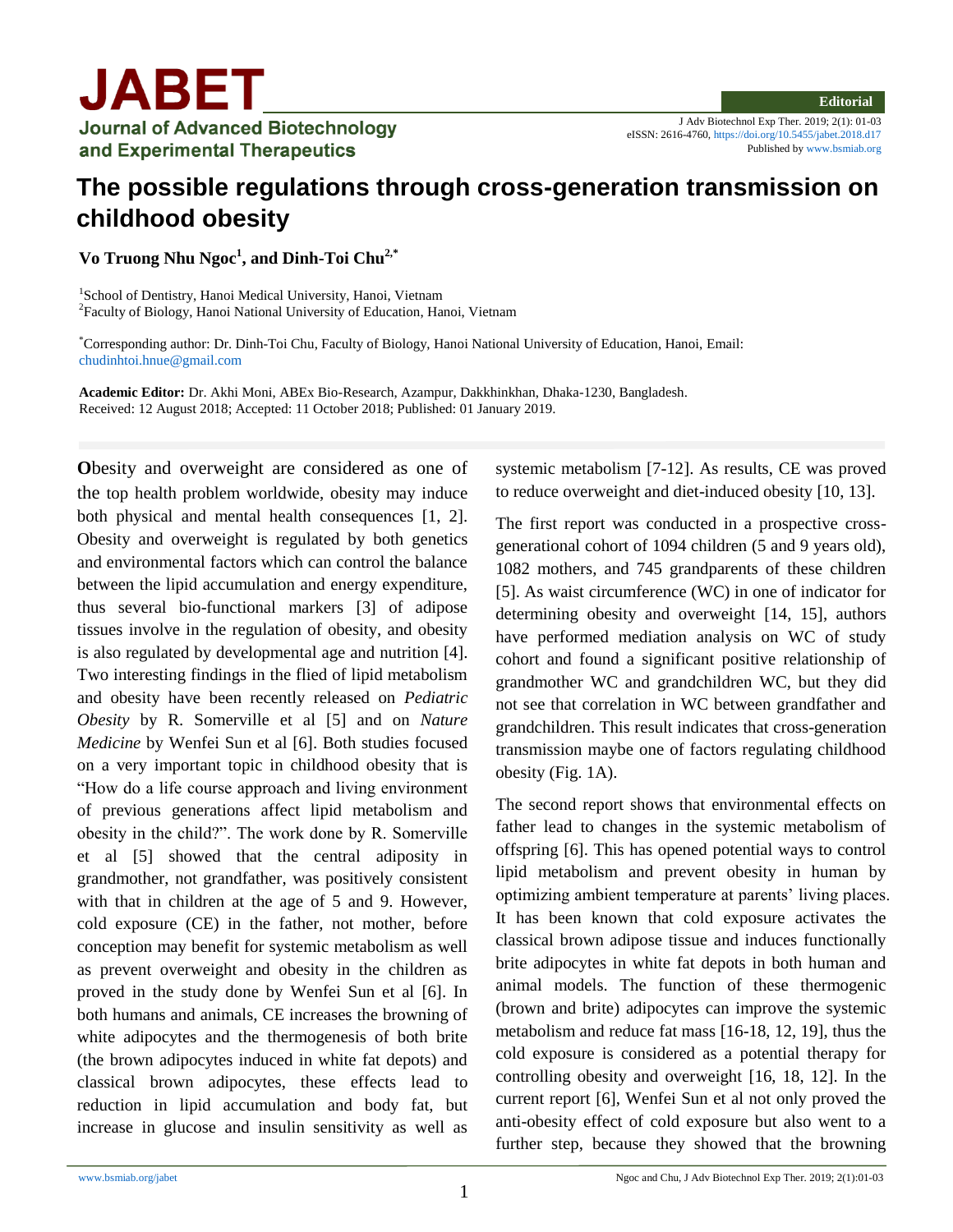effect of CE could transfer through from generations. Analyzing a cohort of 8,440 subjects, researchers found higher activities of thermogenic adipocytes in both brown (BAT) and white (WAT) fat tissues in children from the parents who were exposed to cold before impregnation or during pregnancy. Further investigations by authors showed that the CE effects on brown/brite adipocytes were only regulated through the paternal lineage. These findings in humans were supported by the studies in mice, they found that higher thermogenesis and respiration were partially induced by an increase in BAT activation of pups from the fathers exposed to the cold, and the paternal CE (P-CE) could improve systemic metabolism and protected mouse offspring from diet induced obesity. Mechanically, investigators proved that the increase in BAT function of offspring maybe due to the changes in brown adipogenesis and neurogenesis induced by P-CE, and the elevated formation of thermogenic cells in offspring stimulated by P-CE was a cell autonomous manner. Thus, the important findings by Wenfei Sun et al [6] suggest that CE in the father before conception may benefit for systemic metabolism as well as prevent overweight and obesity in the child (Fig. 1B).



**Figure 1.** Regulations through cross-generation transmission on childhood obesity. Significant relationship of grandmother adiposity and grandchildren adiposity (A). Preconception cold exposure increases the formation and activity of thermogenic adipocytes resulting in reduction of fat mass and obesity in offspring (B).

## **CONFLICT OF INTEREST**

The authors have no conflicts of interest to declare.

## **REFERENCES**

- [1] Chu DT, Minh Nguyet NT, Dinh TC, Thai Lien NV, Nguyen KH, Nhu Ngoc VT et al. An update on physical health and economic consequences of overweight and obesity. Diabetes Metab Syndr. 2018; 12(6): 1095-1100.
- [2] Chu DT, Minh Nguyet NT, Vu Thi N, Nguyen Vu TL, Duc Duy V, Nguyen L et al. An update on obesity: Mental consequences and psychological interventions. Diabetes & Metabolic Syndrome: Clinical Research & Reviews. 2019; 13:155-160.
- [3] Chu DT, Malinowska E, Gawronska-Kozak B, Kozak LP. Expression of Adipocyte Biomarkers in Primary Cell Culture Models Reflects Preweaning Adipobiology. Journal of Biological Chemistry. 2014; 289:18478-18488.
- [4] Chu DT, Malinowska E, Jura M, Kozak LP. C57BL/6J mice as a polygenic developmental model of diet-induced obesity. Physiological Reports. 2017; 5:20.
- [5] Somerville R, Khalil H, Segurado R, Mehegan J, Viljoen K, Heinen M, et al. Childhood central adiposity at ages 5 and 9 shows consistent relationship with that of the maternal grandmother but not other grandparents. Pediatric Obesity. 2018; 13(12):778-785.
- [6] Sun W, Dong H, Becker AS, Dapito DH, Modica S, Grand G, et al. Cold-induced epigenetic programming of the sperm enhances brown adipose tissue activity in the offspring. Nat Med. 2018; 24(9):1372-1383.
- [7] Saito M, Okamatsu-Ogura Y, Matsushita M, Watanabe K, Yoneshiro T, Nio-Kobayashi J, et al. High Incidence of Metabolically Active Brown Adipose Tissue in Healthy Adult Humans: Effects of Cold Exposure and Adiposity. Diabetes. 2009; 58:1526-1531.
- [8] van Marken Lichtenbelt WD, Vanhommerig JW, Smulders NM, Drossaerts JM, Kemerink GJ, Bouvy ND, et al. Cold-Activated Brown Adipose Tissue in Healthy Men. New England Journal of Medicine. 2009; 360:1500-1508.
- [9] Ouellet V, Labbé SM, Blondin DP, Phoenix S, Guérin B, Haman F, et al. Brown adipose tissue